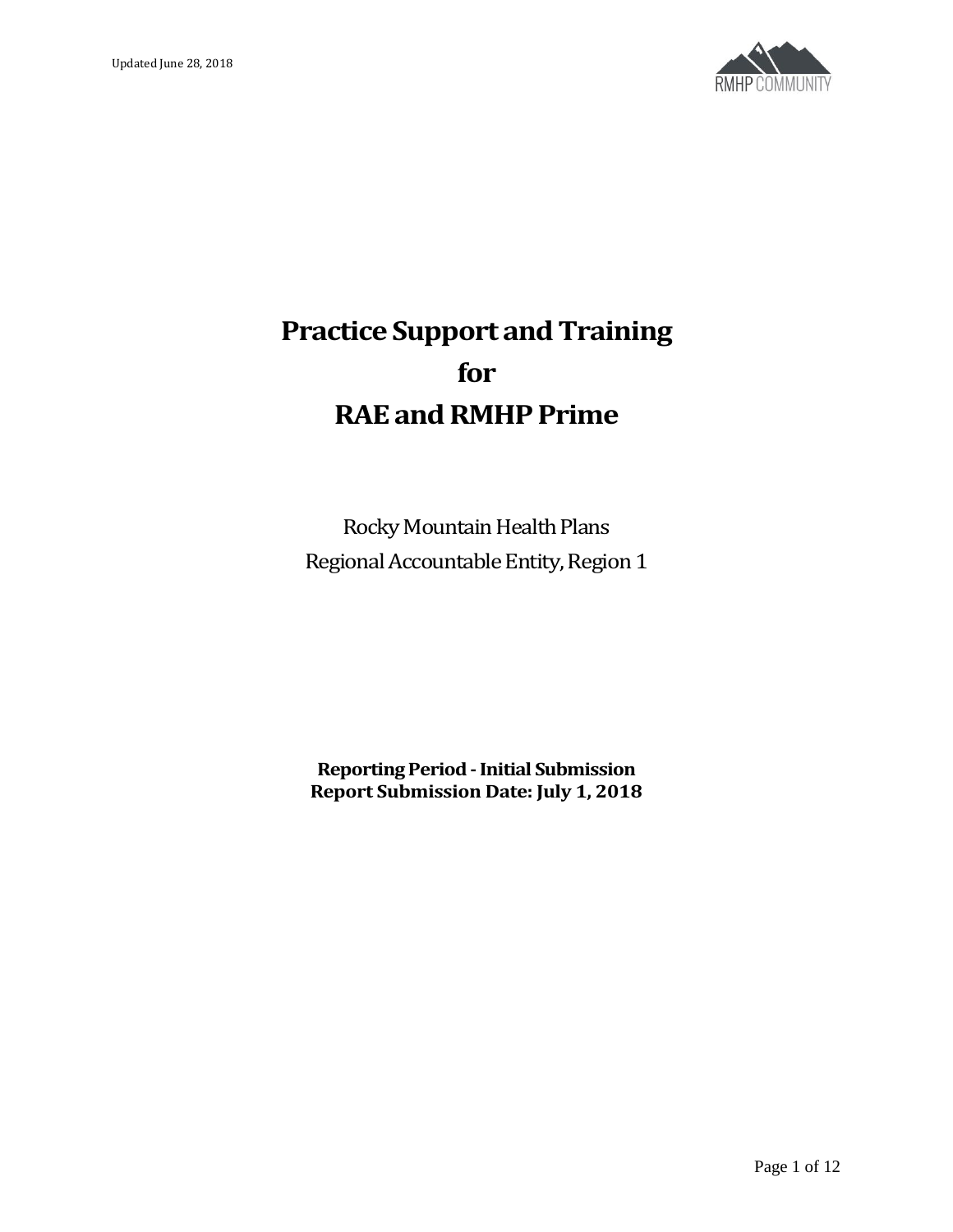

# **Rocky Mountain Health Plans Regional Accountable Entity Practice Support and Training**

## **Practice Support Plan Deliverable Description**

The Contractor shall have a written Practice Support Strategy that includes, but is not limited to, the following information:

- The types of information and administrative support, provider trainings, and data and technology support the Contractor will offer and make available to Network Providers.
- The practice transformation strategies it will offer to help practices progress along the Framework for Integration of Whole-Person Care. For more information, see [https://www.colorado.gov/healthinnovation/resources-9.](https://www.colorado.gov/healthinnovation/resources-9)
- The administrative payment strategies the Contractor will use to financially support Providers.

# **Purpose of Document**

This document summarizes the practice support tools and trainings that Rocky Mountain Health Plans (RMHP) offers to providers.

RMHP uses a number of forums to disseminate information and training to providers. These include:

- Face-to-face meetings and phone calls with local provider representatives
- Comprehensive Practice Transformation curriculum
- Learning collaboratives
- Self-guided practice training modules
- Lunchtime webinars
- Community based trainings
- Blast faxes

l

- Provider manual
- Guides to getting started
- Emailed and mailed newsletters

# **RMHP Practice Transformation Practice Support Tools and Trainings – Primary and Specialty Care**

The Practice Transformation Team at RMHP partners with primary care practices to develop a community of advanced primary care practices by fostering quality improvement at the practice level between providers and patients with a focus on team-based, patient-centered primary care. A state-of-the-art practice transformation approach is integrated into the medical neighborhood through the implementation of care management and care coordination processes and engagement of both primary and specialty practices.

Participation in Practice Transformation programs allows practices the opportunity to test, prepare for and implement payment reform opportunities. Specific attention and action in the program offerings focus on the three components of the Institute for Healthcare Improvements Triple  $\text{Aim}^1$  as well as Bodenheimer's and Sinsky's<sup>2</sup> fourth aim, provider satisfaction:

 $<sup>1</sup>$  IHI Triple Aim Initiative: Better care for individuals, better health for populations, and lower per capita costs.</sup> (2017). Institute for Healthcare Improvement. Retrieved 3 November 2017, from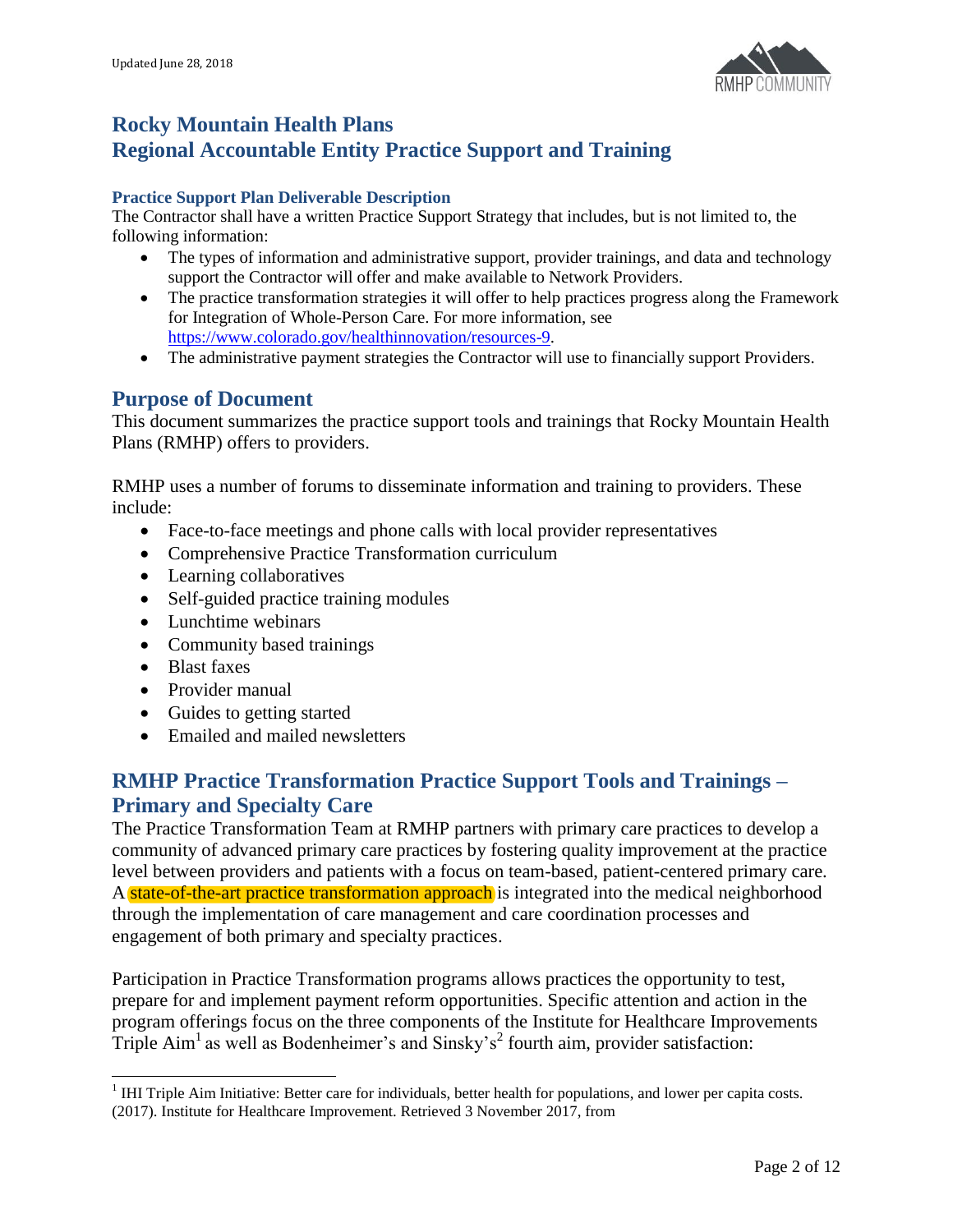

- Improve the health of the population
- Enhance the patient experience of care (including quality, access, and reliability)
- Control the per capita cost of care
- **Improve provider/clinician job satisfaction**

The program currently works with an average of **110 practices** in programs on the Western half of the state of Colorado at any given point of time in a year as practices move in and out of programs via six-month recruiting cycles. The RMHP Practice Transformation Program offerings are as follows:

**Foundations** is an introductory level course in which participants learn basic QI skills at the practice level to include Plan, Do, Study, Act (PDSA) cycles, process mapping, and basic data use to improve/develop and implement skills, processes, and infrastructure to support ongoing improvement and the delivery of effective and efficient primary care.

**Specialty Practice Foundations** is an introductory level course for specialty practices, in which participants learn basic QI skills at the practice level to include Plan, Do, Study, Act (PDSA) cycles, process mapping, and basic data use to improve/develop and implement skills, processes, and infrastructure to include enhanced coordination between specialty and primary care.

**Masters Level 1** practices focus on care management of high-risk patients and coordination of care across the medical neighborhood. This body of work includes empanelment, identification of high risk patient populations and embedding processes for care management. Work is completed on care coordination as it relates to the medical neighborhood to include avoidance of unnecessary hospital and ED visits and timely follow-up after discharge.

**Masters Level 2** practices expand their focus on care management of high risk patients and care coordination across the medical neighborhood and they bring the patient experience into their QI processes through the use of shared decision making, the incorporation of surveys or patient family advisory councils, and through the use of the Patient Activation Measure (PAM).

**Patient Centered Medical Home (PCMH/PCSP) Recognition** practices review and improve current processes and develop and implement new processes to build and maintain an infrastructure that supports ongoing improvement for the delivery of effective and efficient primary care, as recognized and in accordance with NCQA's requirements of 2017 standards for PCMH Recognition.

**Comprehensive Primary Care Plus (CPC+)** is offered through the CMS Innovation Center as a five-year multi-payer initiative designed after the CPCi program to strengthen primary care. RMHP performs quarterly assessments of CPC+ practices and provides free consultative services to support practices if any gaps are identified (see below). This program started 1/1/2017 and is a

 $\overline{\phantom{a}}$ 

<http://www.ihi.org/Engage/Initiatives/TripleAim/Pages/default.aspx>

<sup>&</sup>lt;sup>2</sup> Bodenheimer, T., & Sinsky, C. (2014). From triple to quadruple aim: care of the patient requires care of the provider. Annals of Family Medicine. Retrieved 24 October 2017, from <http://www.annfammed.org/content/12/6/573.full>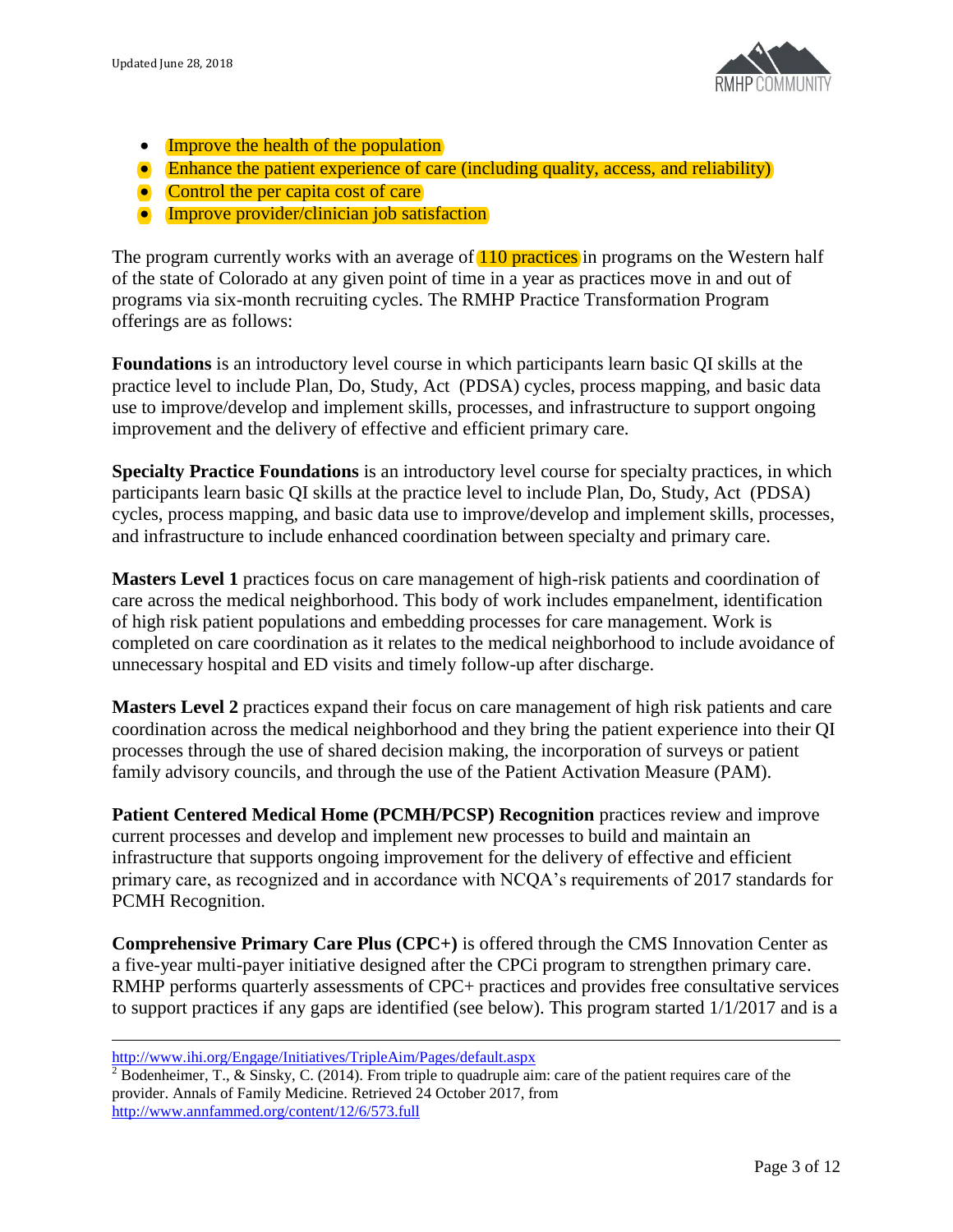

continuation of the Comprehensive Primary Care Initiative (CPCi), which concluded at the end of 2016. RMHP also served as Regional Faculty for the administration of the CPCi program and the first year of the CPC+ program to participating practices throughout Western Colorado.

**Practice Transformation Consultative Services** for primary and specialty care practices is a no-cost to the practice suite of services that support practices as they develop the competencies to show value through delivery of advanced care. We recognize that Practices are progressing in skillsets and are developing unique advancement needs. Practice Transformation Consultative Services is designed to provide practices with advanced care delivery skillsets the opportunity to further enhance the redesign of their practice and prepare for value-based payments while achieving the Quadruple Aim. Consultative Services are tailored to meet the practices distinctive educational needs and learning goals. The practice will self-identify unique learning needs. This means that practices now have the opportunity to choose what they would like to work on.

Areas of expertise:

- Practice quality improvement
- Team based care
- Business acumen
- Leadership
- Practice Culture
- APMs, MIPS, QPP
- Behavioral health
- Medical Neighborhood
- Collaborative care agreements, care compacts
- Patient and family engagement
- Data driven improvement

**Colorado State Innovation Model (SIM):** The focus of SIM is on facilitating the evolution to comprehensive primary care models that include behavioral health integration. The SIM program includes practice transformation support, payment reform, regulatory reform, and consumer and community engagement. SIM is funded by the Center for Medicare and Medicaid Innovation. Cohort 1 began February of 2016 and Cohort 3 begins the summer of 2018. RMHP provides contracted programmatic Practice Transformation Organization (PTO) support to SIM practices. RMHP also provides additional support as necessary.

**Transforming Clinical Practice Initiative (TCPi):** The primary goal of TCPi is to prepare clinicians to be successful with new models of compensation that require new models of care delivery, effective care coordination, and demonstrated value of care. Specialists and Primary Care MD, DOs, PAs and APNs can participate. Cohort 1 began in the fall of 2016. RMHP provides contracted programmatic Practice Transformation Organization (PTO) support to TCPI practices. RMHP also provides additional as support necessary.

**IT MATTRS:** This program provides incentives to providers to obtain their DEA X waiver required to prescribe Medication Assisted Treatment (MAT) in opioid use disorders. The project also delivers training to practices, giving them knowledge and tools to adopt a comprehensive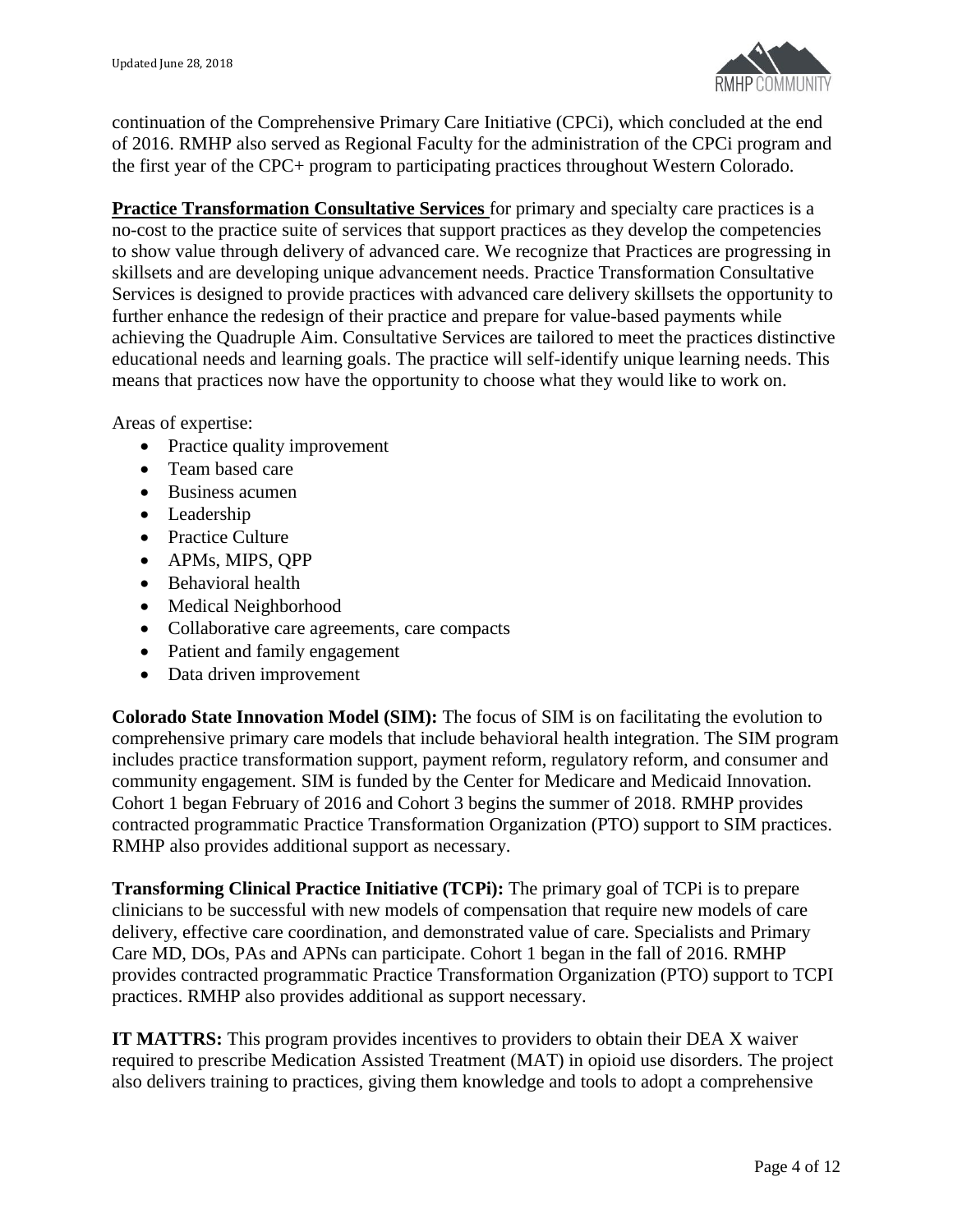

MAT program through ongoing practice support and facilitation. RMHP provides this training to practices.

# **Primary Care Medical Provider Value-Based Payment Model**

RMHP is deploying a value-based payment model for all participating RAE Region 1 PCMPs. This payment model provides a clear delineation of provider responsibilities as well as resources available for different levels of accountability. The levels of participation and accountability, identified as Tiers 1-4, reflect this effort to align payment with activities that lead to better patient outcomes and mitigate against growing costs and limited resources.

RMHP is committed to supporting primary care practices in developing the competencies to show value through delivery of advanced primary care. RMHP deployed an *Attestation Tree* that defines each tier of participation and allowed practices to attest to the following:

- Levels of transformation activities completed by the practice (as an indicator of the practice's capacity and capability around providing advanced primary care);
- Ability to report and achieve electronic clinical quality measures (eCQMs);
- Commitment to accepting Medicaid patients;
- Collaborating with high-volume/ critical specialists; and
- Willingness to engage with RMHP in ongoing progress assessments.

## **PCMP Tiers**

Practices have the option to participate at the highest tier for which they qualify or decide to participate at a lower tier. Practices also may opt to identify a higher tier and work towards achieving that tier.

RMHP's primary care practice tier descriptions are attached at the end of this report. This describes the criteria and RMHP's practice support resources for each tier.

# **Behavioral Health Provider Network Strategy, Incentives, Support Strategy**

One of RMHP's primary strategies for delivering behavioral health care services is to promote Member choice by developing and maintaining a broad and inclusive network of mental health and substance abuse disorder providers, while ensuring greater value and financial sustainability over the long run. A clear, objective structure for value-based contracting, reimbursement and capacity-building is essential to ensure access to comprehensive behavioral health services for our Members. RMHP, Reunion Health and our community providers will work closely with the Department over the course of ACC Phase II to align payment modeling and rate development for the Capitated Behavioral Health benefit with a comprehensive, value-based contracting and program design.

RMHP has developed a behavioral health network strategy that aims to promote and incentivize performance outcomes, quality of services and access to care. The Community Mental Health Centers and other high-quality behavioral health providers in the Region 1 network will be afforded an opportunity to participate in tiered payment incentive model that is based upon core and advanced competencies, Member volume and participation in ongoing performance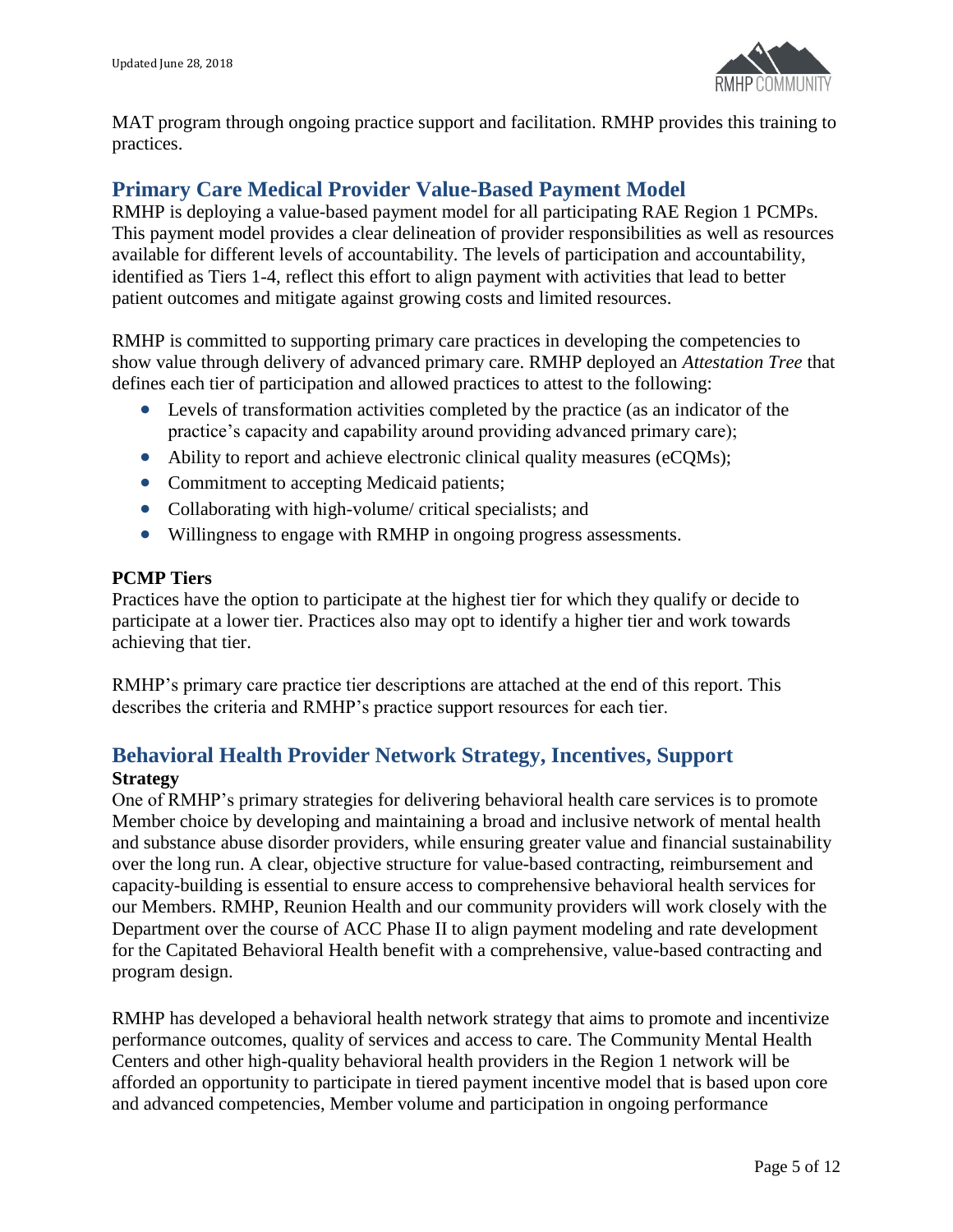

improvement activities. The model aligns with both provider-specific performance goals and the Department-led Incentive Performance Measure program while at the same time focusing on the crucial core principle of timely access to quality care in the appropriate setting and level of care.

## **Incentives**

RMHP will align its Behavioral Health tiered incentive model with the Department-led Behavioral Health Incentive program and support providers in performance improvement not only for the specified measures but other areas of focus important to the practice and providers. RMHP does not view the Incentive measures as a means to an end, rather a means to do the work and impact positive health outcomes, appropriate utilization, quality of care and timely access to services. All five incentives hold access as the primary tenet which drives outcomes, utilization and quality of care.

- Engagement in Outpatient Substance Use Disorder Treatment o *Outcomes, Utilization, Quality*
- Follow-up within 7 days of an Inpatient Hospital Discharge for a Mental Health Condition o *Outcomes, Utilization, Quality*
- Follow-up within 7 days of an Emergency Department Visit for Substance Use Disorder o *Outcomes, Utilization, Quality*
- Follow-up after a Positive Depression Screen o *Outcomes, Utilization, Quality*
- Behavioral Health Screening or Assessment for Children in Foster Care
	- o *Outcomes, Utilization*, *Quality*

RMHP success in meeting the program benchmarks will only be achieved through the support and achievement of the Behavioral Health Network, who will have opportunity to share the incentive dollars based on their individual performance.

## **Support**

RMHP is actively engaged with the provider network around the incentive measures and will offer provider support and education about quality improvement processes as well as structured data to assist providers in prioritizing data-informed work within their practices, clinics and centers. RMHP also supports the network in performance outcomes by looking to the providers for input and feedback about the tiered model and incentive payments. Independent Behavioral Health Network Advisory Councils will be formed – both at a RAE-level and at a geographical relevant-level – to understand support and training needs and solicit feedback about tiering and incentives.

# **Additional RMHP Practice Support Tools and Trainings**

Rocky Mountain Health Plans offers providers information and resources about the RAE in the Provider Resources section of our website, rmhp.org. Information includes:

- Administration and Manuals
- Administrative Support
- Provider Resources in the Community
- Practice Support and Redesign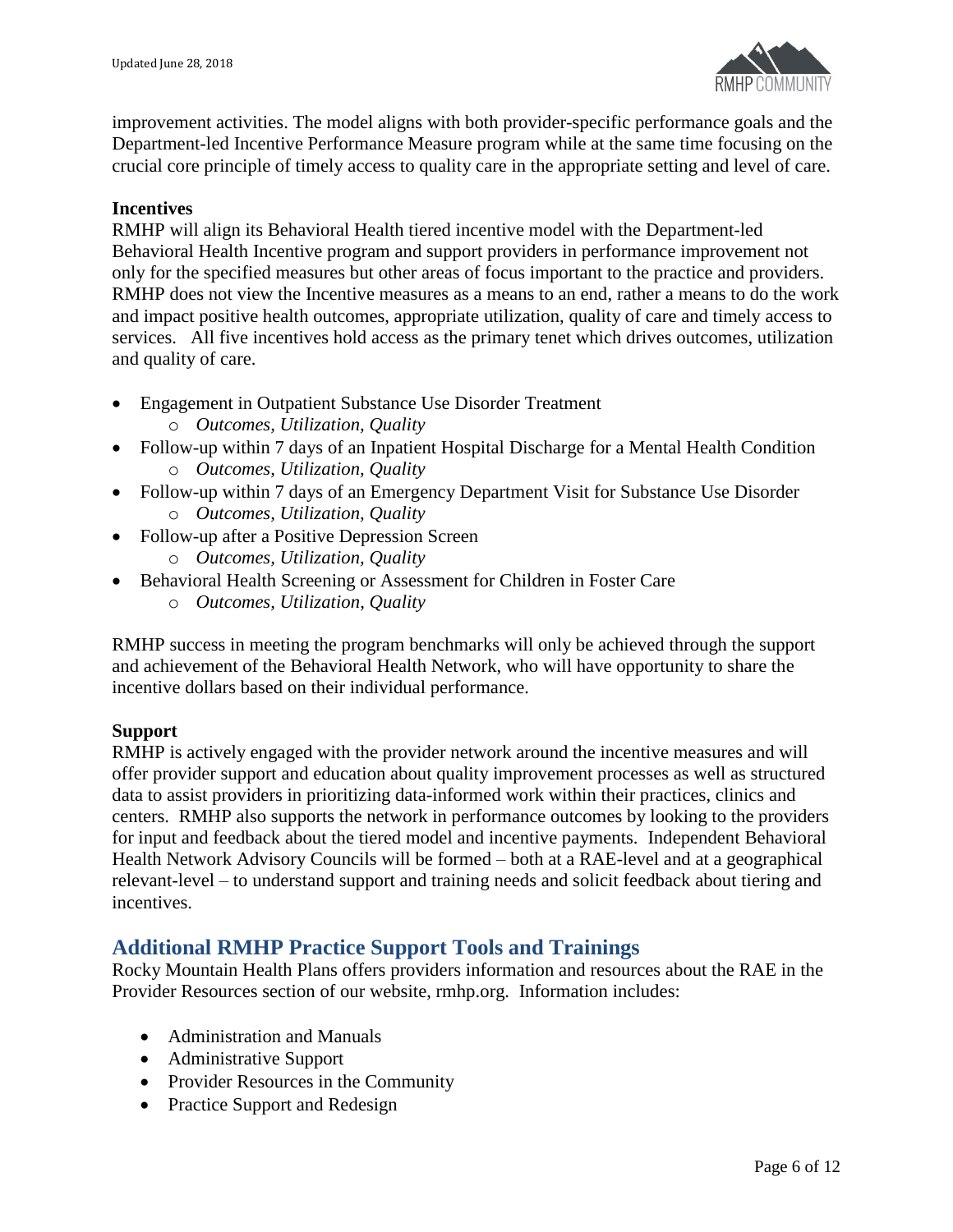

## **Clinical Support Resources for Providers** – from rmhp.org

Rocky Mountain Health Plans offers helpful information and self-management tools for practices participating in the Accountable Care Collaborative. RMHP posts current clinical practice guidelines on our website that includes the following topics:

- Adult Preventive Care
- After a Heart Attack
- Asthma
- ADHD
- Cardiovascular Disease
- Diabetes
- Major Depression
- Pediatric Preventive Care
- Perinatal Care
- Special Health Care Needs Adults
- Special Health Care Needs Children

RMHP offers links for our providers to access helpful information and self-management tools, including the following:

- Well-care guidelines for infants, children and adolescents, and adults
- Screening guidelines for breast cancer, Pap smears, prostate cancer, and colorectal cancer
- Guidelines for influenza vaccine, pneumococcal vaccine, and childhood immunization

# **Trainings for Providers**

## **Bridges Out of Poverty<sup>3</sup>**

Bridges Out of Poverty is a uniquely powerful tool designed for social, health and legal services professional. Based in part on Dr. Ruby K. Payne's myth-shattering *A Framework for Understanding Poverty*, Bridges reaches out to millions of service providers and businesses whose daily work connects them with people in poverty.

## **Disability Competent Care Training**

RMHP has provided disability competent care trainings for Primary Care Medical Providers throughout our region since fall 2015. The trainings are facilitated by the Colorado Cross-Disability Coalition (CCDC) using a case study model. Trainings are offered in person and RMHP and CCDC have developed a webinar-based version of the training that can be given to providers that may not be able to attend an in-person training, as well as a pediatric focused training for pediatric providers. RMHP offers AMA PRA Category 1 Credits to physicians who participate in the trainings.

## **EPSDT-Related Trainings**

l

In October 2017 RMHP conducted a survey of its Primary Care Medical Providers to determine their understanding of the EPSDT benefit and to identify providers' interest in EPSDT-related

<sup>3</sup> From<https://www.ahaprocess.com/store/bridges-out-of-poverty-book/>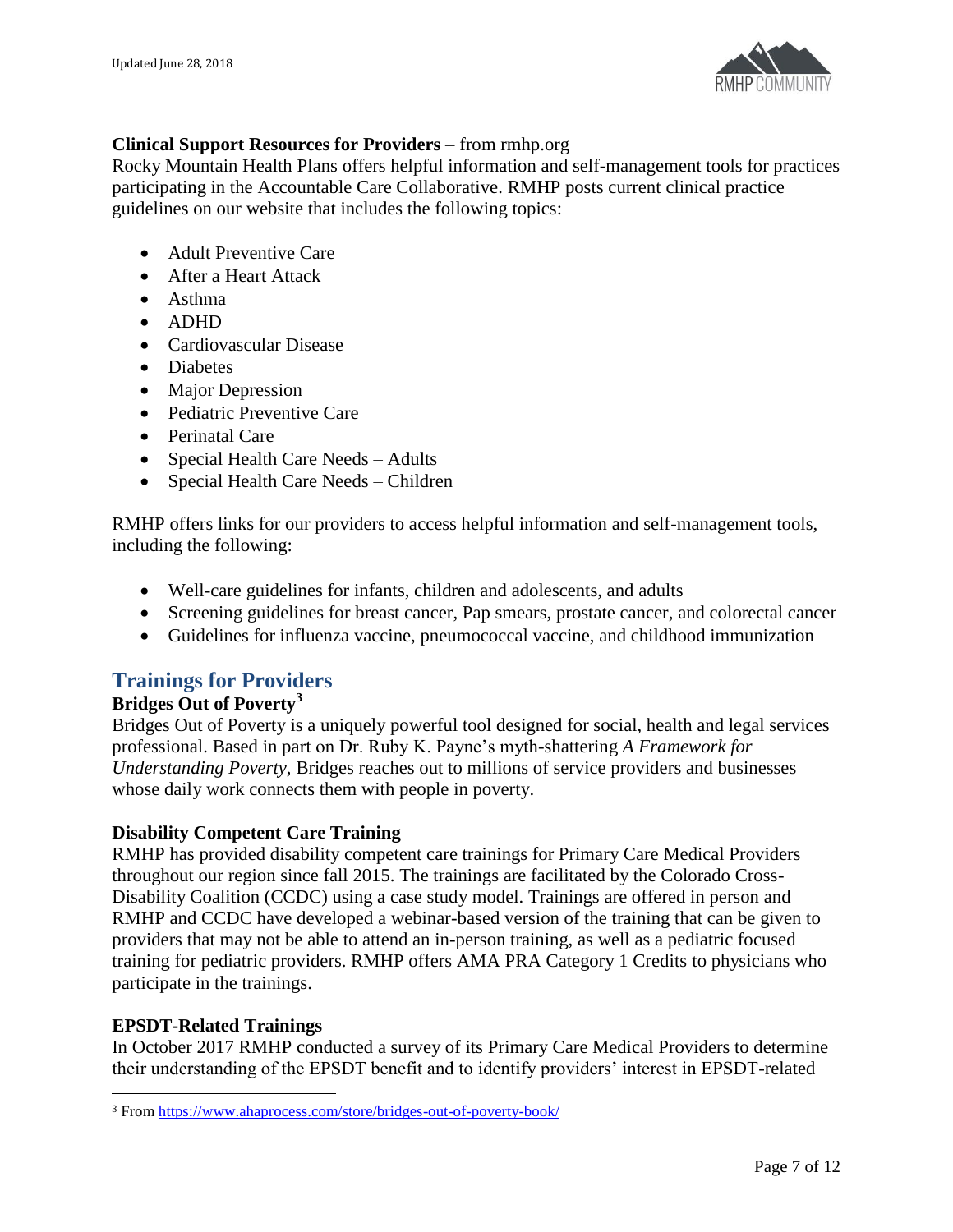

trainings. RMHP received a high response rate. Providers indicated that they wanted additional information on EPSDT coding and billing, the comprehensive EPSDT benefit, and best practices for supporting families to obtain timely preventive care for children. These trainings will be presented in a 30-minute lunchtime webinar format (the stated preference of the providers surveyed) that will be accessible online.

## **Additional RAE Provider Trainings**

Additional provider trainings are in development and will be offered after RAE implementation.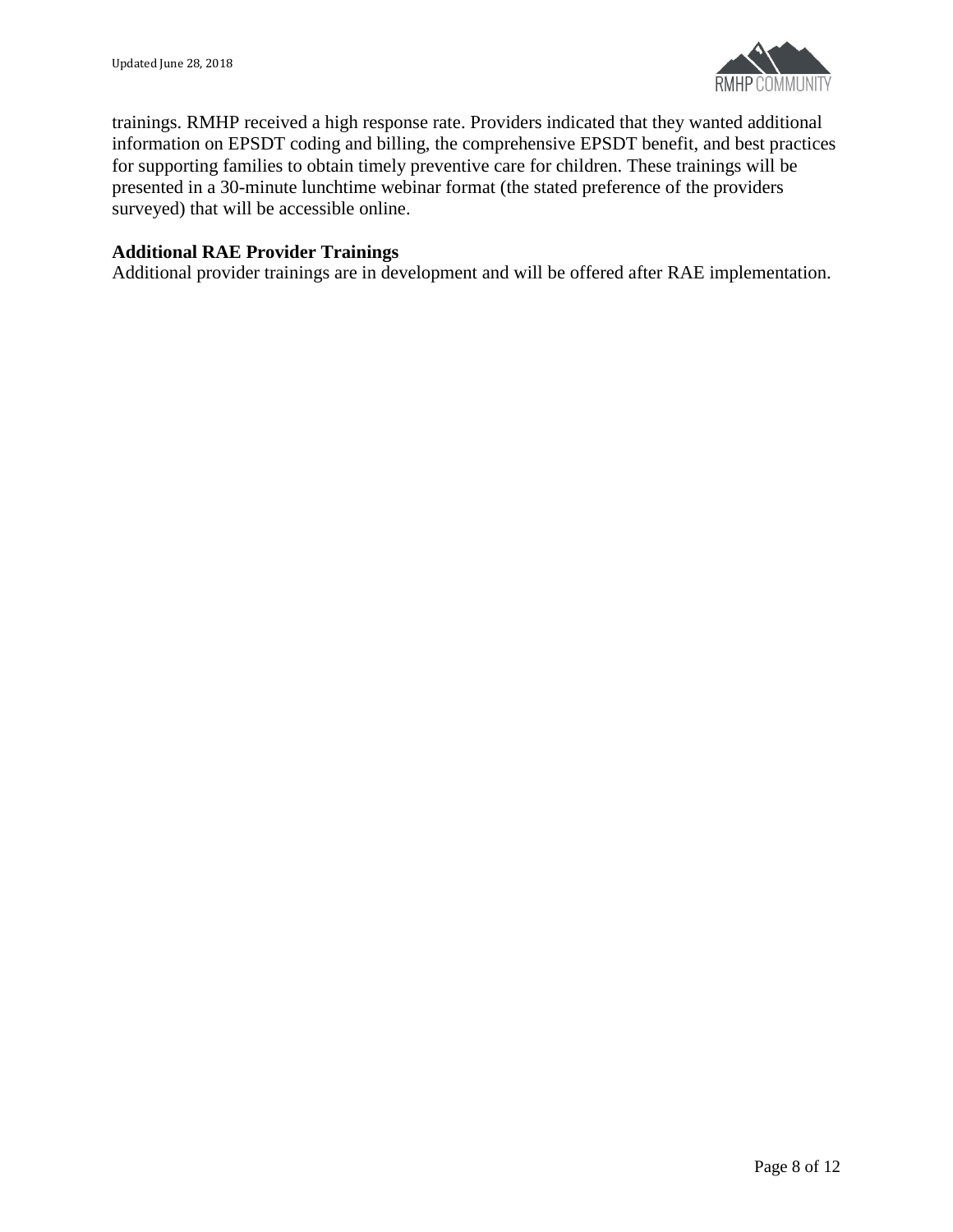

# *PCMP Tier Descriptions*

| Tier 1 - Comprehensive RMHP Population Health Partner                                                                                                         |  |  |  |
|---------------------------------------------------------------------------------------------------------------------------------------------------------------|--|--|--|
| <b>Profile</b>                                                                                                                                                |  |  |  |
| CPC+ participant Track 2 or PCMH Level 3/ Recognized                                                                                                          |  |  |  |
| <b>Demonstration</b>                                                                                                                                          |  |  |  |
| Able to report a minimum of 6 CQMs from RMHP eCQM Measurement Suite from a certified<br>$\bullet$<br>EMR Dashboard (FQHCs may report from the Azara registry) |  |  |  |
| Meet performance benchmarks on 6/6 measures (See Measurement Suite for benchmarks)<br>$\bullet$                                                               |  |  |  |
| Performs satisfactorily (80%) on RMHP Tier 1 Assessment performed quarterly<br>$\bullet$                                                                      |  |  |  |
| Provides current documented Executed Care Compact with at least <i>three</i> major or critical<br>$\bullet$<br>specialties                                    |  |  |  |
| Open to Medicaid Patients                                                                                                                                     |  |  |  |
| Medicaid APM/ FQHC APM Score = (at least) 76 - 100%                                                                                                           |  |  |  |
| Use of RMHP designated applications required for Reunion FQHCs and available to others<br>$\bullet$                                                           |  |  |  |
| <b>Reimbursement Enhancement</b>                                                                                                                              |  |  |  |
| RMHP RAE = Estimated \$5 to \$6 PMPM (contingent upon region-wide attestations and<br>$\bullet$<br>attribution)                                               |  |  |  |
| Medicaid APM percent FFS Enhancement on the Department FFS = $3 - 4\% +$ (or as per<br>Medicaid APM Score) or FQHC Value Based APM/ percent FFS reduction     |  |  |  |
| Eligible for Department auto-attribution revenue for potential patients (Member outreach<br>activities may be required)                                       |  |  |  |
| Eligible for RMHP Community Integration Agreement to fund behavioral health, SDoH and<br>related services.                                                    |  |  |  |
| <b>Incentive Eligibility</b>                                                                                                                                  |  |  |  |
| Eligible for KPI Pool distributions - relative to TCR<br>$\bullet$                                                                                            |  |  |  |
| <b>Resource Supplementation</b>                                                                                                                               |  |  |  |
| Enhanced RMHP assistance in placing complex, resource intensive patients<br>$\bullet$                                                                         |  |  |  |
| <b>Attribution and Feedback Reports</b><br>$\bullet$                                                                                                          |  |  |  |
| Eligible for Consultative Practice Transformation Resources<br>$\bullet$                                                                                      |  |  |  |
| Eligible for Health Engagement Team/Community Health Worker resource                                                                                          |  |  |  |
| Eligible for RMHP designated applications with technical assistance                                                                                           |  |  |  |
| Eligible for \$5 to \$10K bonus for AHCM screening participation                                                                                              |  |  |  |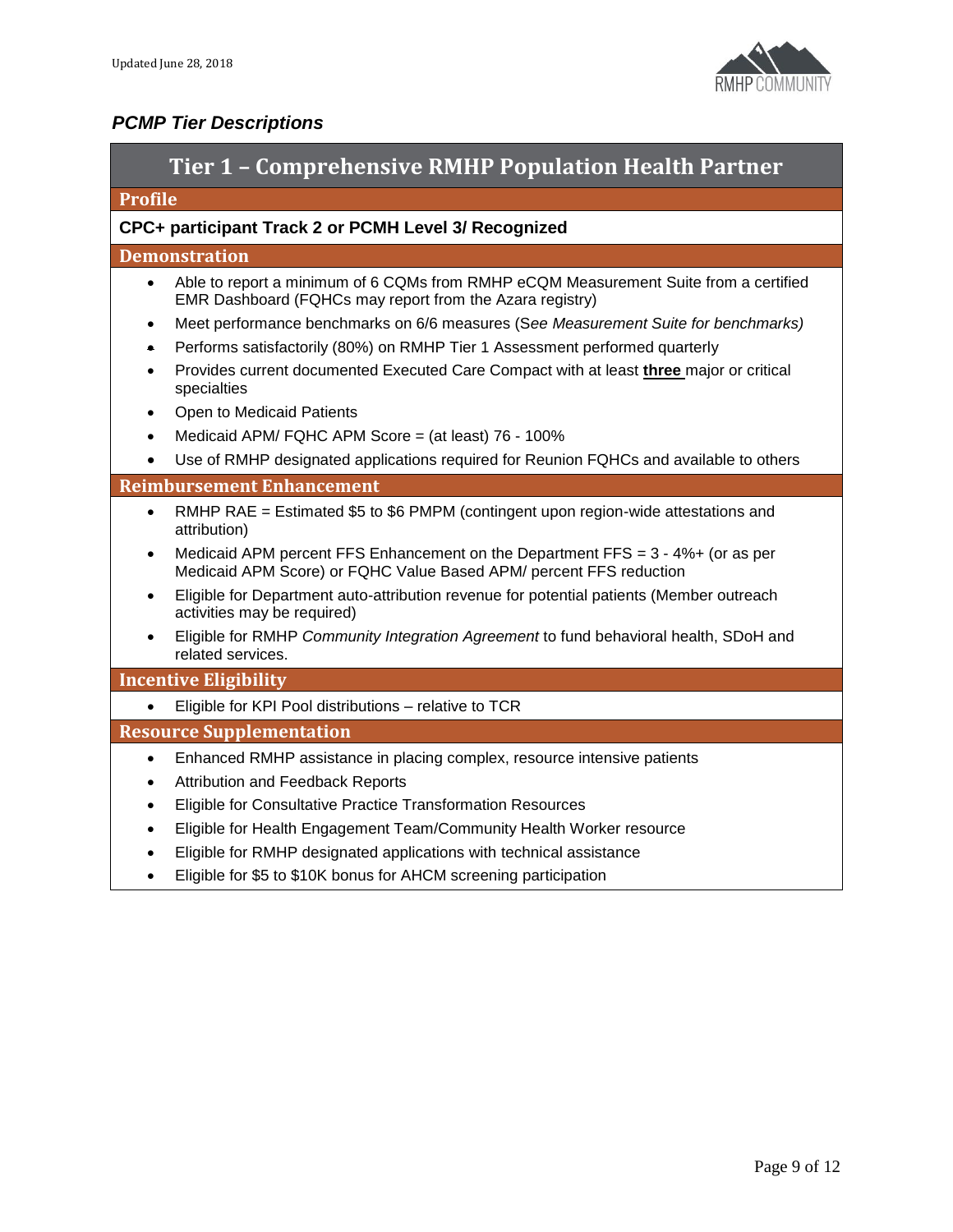

| <b>Tier 2 - Advanced Participation</b>                                         |                                                                                                                                                                                                                                    |  |
|--------------------------------------------------------------------------------|------------------------------------------------------------------------------------------------------------------------------------------------------------------------------------------------------------------------------------|--|
| <b>Profile</b>                                                                 |                                                                                                                                                                                                                                    |  |
| Masters 2 Graduate or CPC Classic Graduate or Current CPC+ Track 1 Participant |                                                                                                                                                                                                                                    |  |
| <b>Demonstration</b>                                                           |                                                                                                                                                                                                                                    |  |
| $\bullet$                                                                      | Able to report minimum of 6 CQMs from the RMHP eCQM Measurement Suite from a<br>certified EMR Dashboard (FQHCs may report from the Azara registry)                                                                                 |  |
| $\bullet$                                                                      | Meet benchmark performance (CMS 70th percentile) on 4/6 (See Measurement suite for<br>Benchmarks)                                                                                                                                  |  |
| $\bullet$                                                                      | Performs satisfactorily (80%) on RMHP Tier 2 Assessment performed quarterly                                                                                                                                                        |  |
| $\bullet$                                                                      | Provides current copy of Executed Care Compact with at least one major or critical<br>specialty                                                                                                                                    |  |
| $\bullet$                                                                      | Open to Medicaid patients. Equitable panel management processes permitted, with<br>disclosure of tools and protocols to RMHP. Processes subject to review by RMHP. Current<br>Medicaid attribution levels maintained at a minimum. |  |
| $\bullet$                                                                      | Medicaid APM/ FQHC APM Score = (at least) 51 - 75%                                                                                                                                                                                 |  |
|                                                                                | <b>Reimbursement Enhancement</b>                                                                                                                                                                                                   |  |
| $\bullet$                                                                      | RMHP RAE = Estimated \$4 to \$5 PMPM (contingent upon region-wide attestations and<br>attribution)                                                                                                                                 |  |
| $\bullet$                                                                      | Medicaid APM percent FFS Enhancement on the Department FFS = $2 - 3\% +$ (or as per<br>Medicaid APM Score) or FQHC Value Based APM/ percent FFS reduction                                                                          |  |
| $\bullet$                                                                      | Eligible for Department auto-attribution revenue for potential patients (Member outreach<br>activities may be required)                                                                                                            |  |
|                                                                                | <b>Incentive Eligibility</b>                                                                                                                                                                                                       |  |
| $\bullet$                                                                      | Eligible for KPI Pool distributions - relative to TCR                                                                                                                                                                              |  |
|                                                                                | <b>Resource Supplementation</b>                                                                                                                                                                                                    |  |
| $\bullet$                                                                      | <b>Attribution and Feedback Reports</b>                                                                                                                                                                                            |  |
| $\bullet$                                                                      | Eligible for Practice Transformation Resources for NCQA PCMH recognition with<br>application fee reimbursement                                                                                                                     |  |
| $\bullet$                                                                      | Eligible for Consultative Practice Transformation Resources                                                                                                                                                                        |  |
| $\bullet$                                                                      | Eligible for Health Engagement Team/Community Health Worker resource                                                                                                                                                               |  |
|                                                                                | Eligible for RMHP designated applications with technical assistance                                                                                                                                                                |  |
| $\bullet$                                                                      | Eligible for \$5 to \$10K bonus for AHCM screening participation                                                                                                                                                                   |  |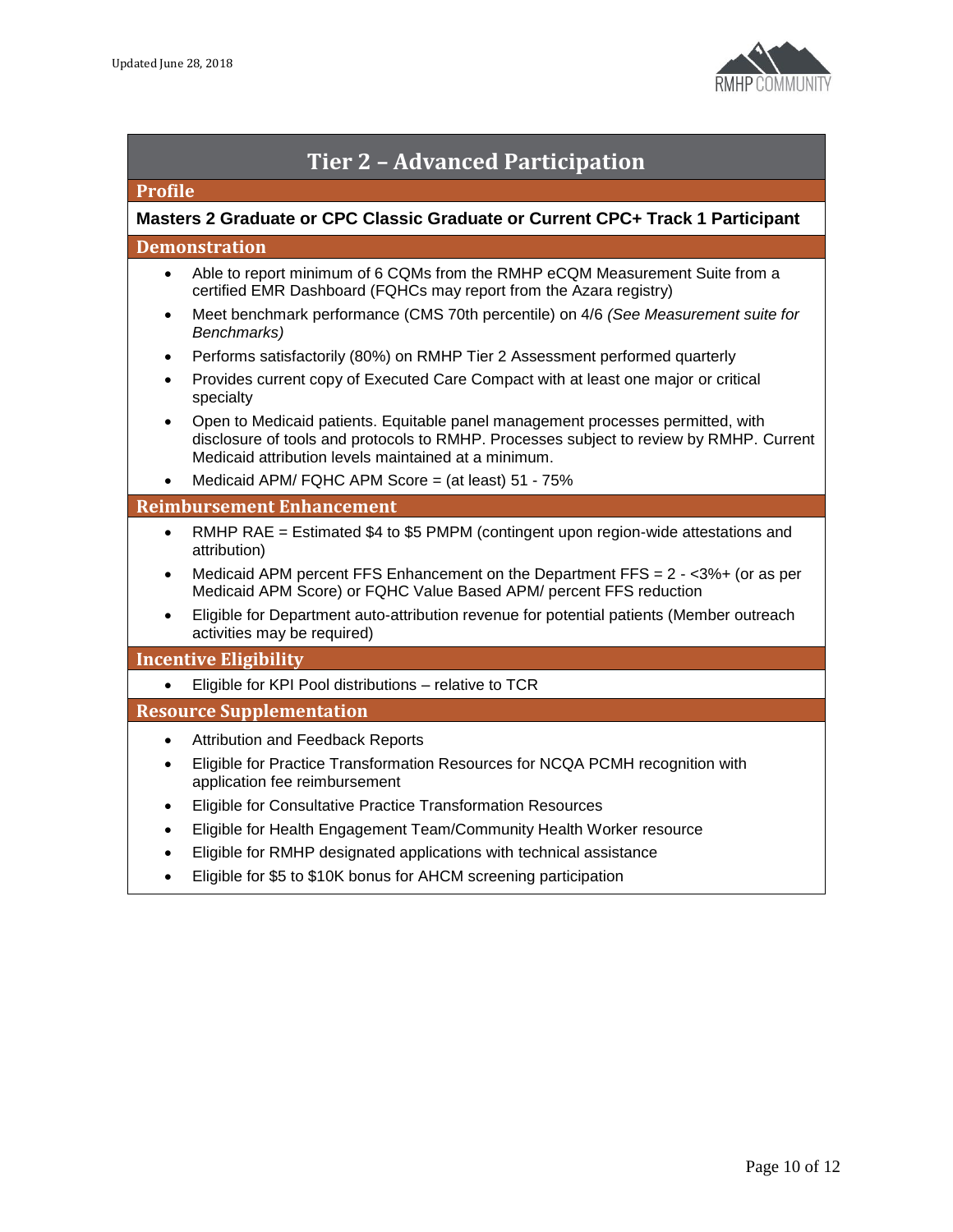

| <b>Tier 3 - Foundations Participation</b>                                                                                                                  |  |  |
|------------------------------------------------------------------------------------------------------------------------------------------------------------|--|--|
| <b>Profile</b>                                                                                                                                             |  |  |
| <b>Graduate of RMHP Foundations or SIM</b>                                                                                                                 |  |  |
| (For Larimer County practices where RMHP practice transformation programs have<br>been unavailable, other structured foundational work will be considered) |  |  |
| <b>Demonstration</b>                                                                                                                                       |  |  |
| Able to report minimum of 6 CQMs from the RMHP eCQM Measurement Suite from a<br>certified EMR Dashboard (FQHCs may report from Azara)                      |  |  |
| Meet benchmark performance (CMS 70th percentile) on 2/6 (See Measurement suite for<br>$\bullet$<br>Benchmarks)                                             |  |  |
| Performs satisfactorily (80%) on RMHP Tier 3 Assessment performed every 6 months<br>$\bullet$                                                              |  |  |
| Open to Medicaid patients. Intermittent or limited availability for new Medicaid Members                                                                   |  |  |
| Medicaid APM/ FQHC APM Score = (at least) 26 - 50%                                                                                                         |  |  |
| <b>Reimbursement Enhancement</b>                                                                                                                           |  |  |
| RMHP RAE = Estimated \$3 to \$4 PMPM (contingent upon region-wide attestations and<br>$\bullet$<br>attribution)                                            |  |  |
| Medicaid APM percent FFS Enhancement on the Department FFS = $1\% - 2\% + (or asper Medicaid APM Score) or FQHC Value Based APM/ percent FFS reduction$    |  |  |
| <b>Incentive Eligibility</b>                                                                                                                               |  |  |
| Eligible for KPI Pool distributions - relative to TCR                                                                                                      |  |  |
| <b>Resource Supplementation</b>                                                                                                                            |  |  |
| <b>Attribution Reports</b>                                                                                                                                 |  |  |
| Feedback Reports upon request<br>٠                                                                                                                         |  |  |

 Practice Transformation Resources with \$10K incentive for Masters 1 and Masters 2 successful program participation